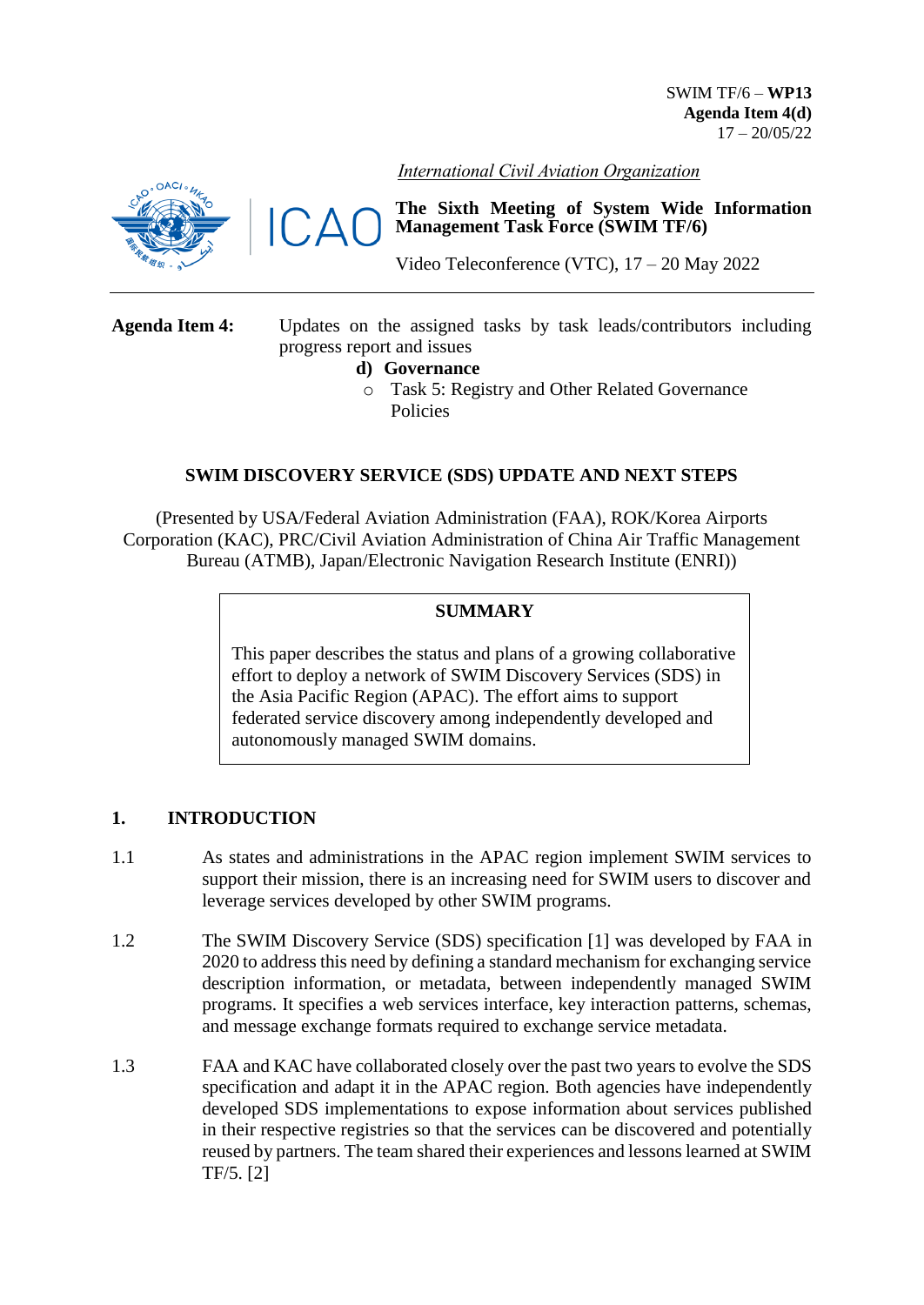- 1.4 In April 2022, ATMB and ENRI joined the SDS development effort. Together, these organizations are developing SDS-compliant services, collaborating on potential use cases, and evolving the SDS specification to include new features to address service discovery needs of the region.
	- 1.5 This joint effort leverages a collaboration platform that includes the [discovery.swim.aero](https://discovery.swim.aero/) website and a GitHub repository [\(https://github.com/faa](https://github.com/faa-swim/swim-discovery-service)[swim/swim-discovery-service\)](https://github.com/faa-swim/swim-discovery-service). The platform is also accessible to interested parties in the APAC region.

# **2. DISCUSSIONS**

2.1 At SWIM TF/5, FAA and KAC conducted a demonstration of a cross registry search module to illustrate how SDS can facilitate discovery of services published in different SWIM registries. As shown in Figure 1, the demonstration scenario involves an FAA SWIM user searching for discovery services offered by different Air Navigation Service Providers (ANSP) using FAA's National Airspace System (NAS) Service Registry and Repository (NSRR).

| <b>Welcome back Caroline!</b>                                                                  |                                                                                                                                                                                                                                                                                                                                                                                                                                  | <b>Federal Aviation Administration</b>                                                                                                                                                          |                   |  |  |  |  |
|------------------------------------------------------------------------------------------------|----------------------------------------------------------------------------------------------------------------------------------------------------------------------------------------------------------------------------------------------------------------------------------------------------------------------------------------------------------------------------------------------------------------------------------|-------------------------------------------------------------------------------------------------------------------------------------------------------------------------------------------------|-------------------|--|--|--|--|
| $\mathsf Q$                                                                                    | <b>NAS Service Registry and Repository (NSRR)</b><br><b>LIFECYCLE MANAGEMENT</b><br><b>REPORTS</b><br><b>LOG OUT</b><br><b>SEARCH</b><br><b>HELP</b>                                                                                                                                                                                                                                                                             | <b>HOME</b><br><b>SERVICES</b><br>Search SWIM Registries (Demo)                                                                                                                                 | Home              |  |  |  |  |
|                                                                                                | This is a prototype feature. Its goal is to demonstrate the usage of cross-registry SWIM service discovery. Please be aware that it may use test data, and it may be<br>$\cup$ FAA NSRR<br><b>KAC Registry</b><br>M<br>Select one or more Service Registries to search                                                                                                                                                           | changed at any time.                                                                                                                                                                            | <b>Registries</b> |  |  |  |  |
| Message-oriented<br>Method-oriented<br>Resource-oriented<br>Select one or more Interface Types | <b>Availability Status</b><br><b>Interface Type</b><br><b>Core Service</b><br>Prospective<br>Discovery<br>Operational<br>Mediation<br>Retired<br>Select one or more Availabilities<br>Messaging<br>Security                                                                                                                                                                                                                      | <b>Search Criteria</b><br><b>Service Category</b><br><b>Information Service</b><br>Aeronautical<br>Flight<br>Infrastructure<br>Surveillance<br>Weather<br>Select one or more Service Categories |                   |  |  |  |  |
| <b>Availability</b><br>Interface<br><b>Status</b>                                              | Reset<br>Search<br><b>Service Description</b><br><b>Service</b>                                                                                                                                                                                                                                                                                                                                                                  | Show in original format<br>Select to display JSON data<br><b>Service Name</b>                                                                                                                   | Registry          |  |  |  |  |
| resource-<br>prospective<br>oriented                                                           | SWIM Metadata Exchange Service provides metadata of services registered in the<br>KAC SWIM registry. This service is for the ICAO APAC SWIM TF SWIM registry task<br>discovery<br>and the joint work with FAA SWIM governance team.NOTE: This service is only for<br>SWIM R&D, and it is available at the SWIM testbed operated by KAC.                                                                                          | <b>SWIM Metadata</b><br>Exchange<br>Service                                                                                                                                                     |                   |  |  |  |  |
| resource-<br>prospective<br>oriented                                                           | The SWIM Metadata Exchange Service (SMXS) is a discovery service that allows<br>consumers to find and retrieve information (metadata) about SWIM services. The<br>SMXS interacts with consumer agents as well as with other discovery services in<br>discovery<br>different SWIM domains in order to find and return information about SWIM services<br>that meet the consumers' needs. The SMXS uses the NSRR as a data source. | <b>SWIM Metadata</b><br>Exchange<br>Service (SMXS)                                                                                                                                              |                   |  |  |  |  |
| <b>Type</b>                                                                                    | Category                                                                                                                                                                                                                                                                                                                                                                                                                         |                                                                                                                                                                                                 |                   |  |  |  |  |

*Figure 1 Cross Registry Search*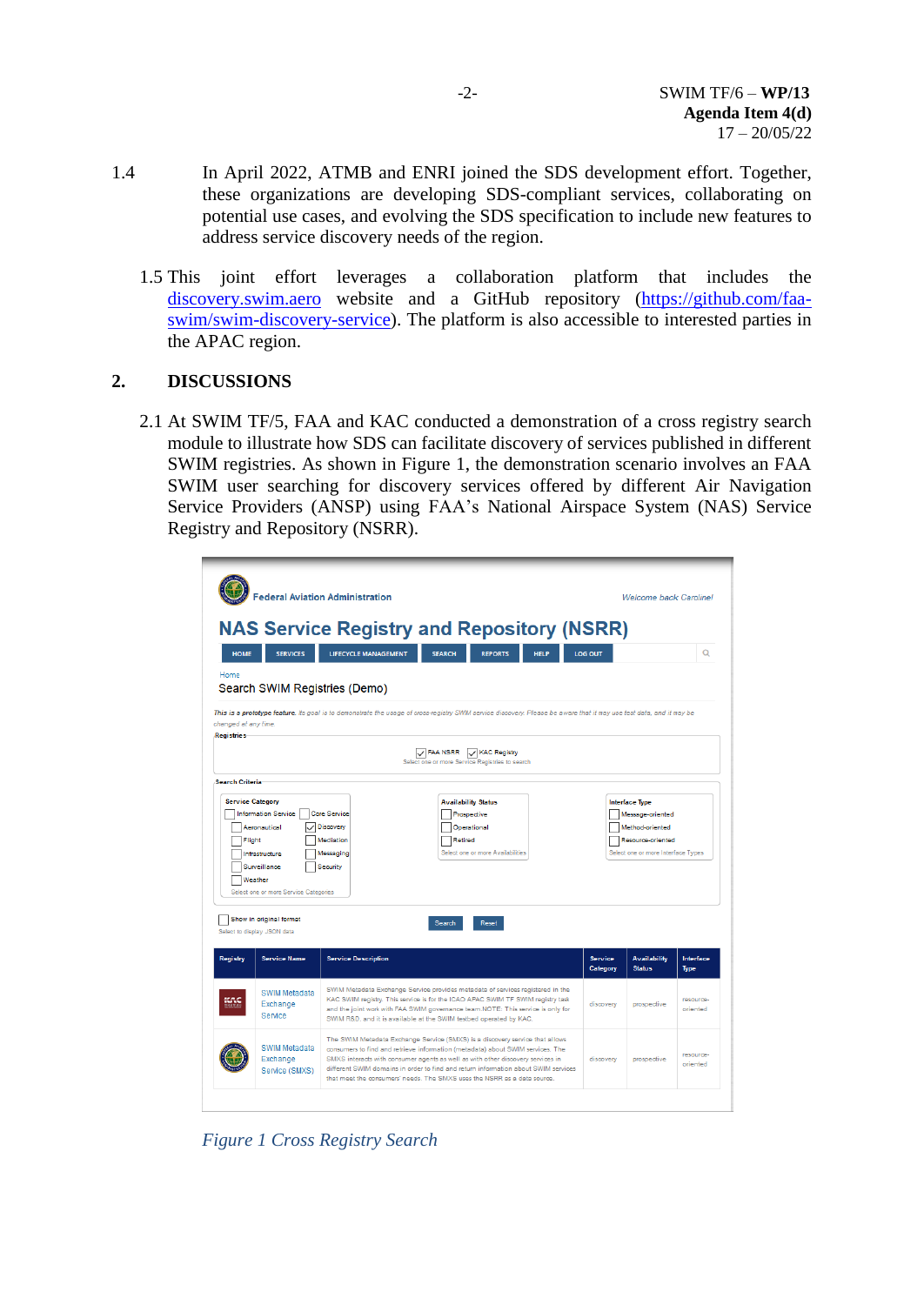2.1.1 From a technical point of view, NSRR uses FAA's SDS implementation to communicate with KAC's SDS implementation. Once a user clicks a search button on the NSRR cross registry search page, FAA's SDS re-routes the request to the KAC's SDS and returns a consolidated query result to the user (Figure 2).



*Figure 2 Communications between registry and Discovery Service (DS) instances*

2.2 ATMB is planning to develop an SDS-compliant service to exchange information maintained in its SWIM registry (Figure 3) with partners.

|        | 服务注册中心                         |                         | 目录▼气象             |                |
|--------|--------------------------------|-------------------------|-------------------|----------------|
| 业务数据   | 组织机构                           | 信息类型                    | 资源格式              | 台风专题           |
| 空域信息   | 【业务】> 章                        |                         |                   |                |
| 流量信息   | 不思 一天内 一周内 一月内 一年内<br>信息咨源提供时间 |                         |                   |                |
| 监视信息   | 中国<br>中国香港<br>信息资源发布机构<br>不限   | 越南<br>澳大利亚<br>新加坡<br>泰田 |                   |                |
| 飞行计划   |                                |                         |                   |                |
| 气象信息   |                                |                         |                   |                |
| 航行信息   | 排序: 发布时间!<br>访问量               | 目に                      | 共5条信息             | 上一页 下一页<br>1/1 |
| 机场保障信息 |                                |                         |                   |                |
| 地理服务信息 | 华东气象查询服务                       | 中国                      | *****             | o              |
| 值班信息   | 华东 气象 查询                       | 2018-05-18              | 访问量:9   累计评价:0    |                |
| 运维管理信息 | 华北气象查询服务                       | 中国                      | 倉倉會會會             | $\bullet$      |
|        | 气象 青闻 华北                       | 2018-05-18              | 访问量:2   累计评价:0    |                |
|        | 全国气象查询服务                       | 中国                      | 食食食食食             | $\bullet$      |
|        | 全国 气象 查询                       | 2018-05-14              | 访问量:3   累计评价:0    |                |
|        | 华北Taf                          | 中国                      | *****             | O              |
|        | 气象 Taf IWXXM 华北                | 2018-05-10              | 访问量: 27   累计评价: 0 | $\circ$        |
|        | 华北Metar                        | 中国                      | 宣言宣言              | O              |
|        | 气象 IWXXM Metar 华北              | 2018-05-10              | 访问显:13   累计评价:0   | Ó              |

*Figure 3 ATMB SWIM Registry Testbed*

2.2.1 The ATMB SWIM service registry testbed is deployed in a laboratory environment for technical validation. It includes two functional modules: service registration and service catalog. Service providers can register service descriptions in the registry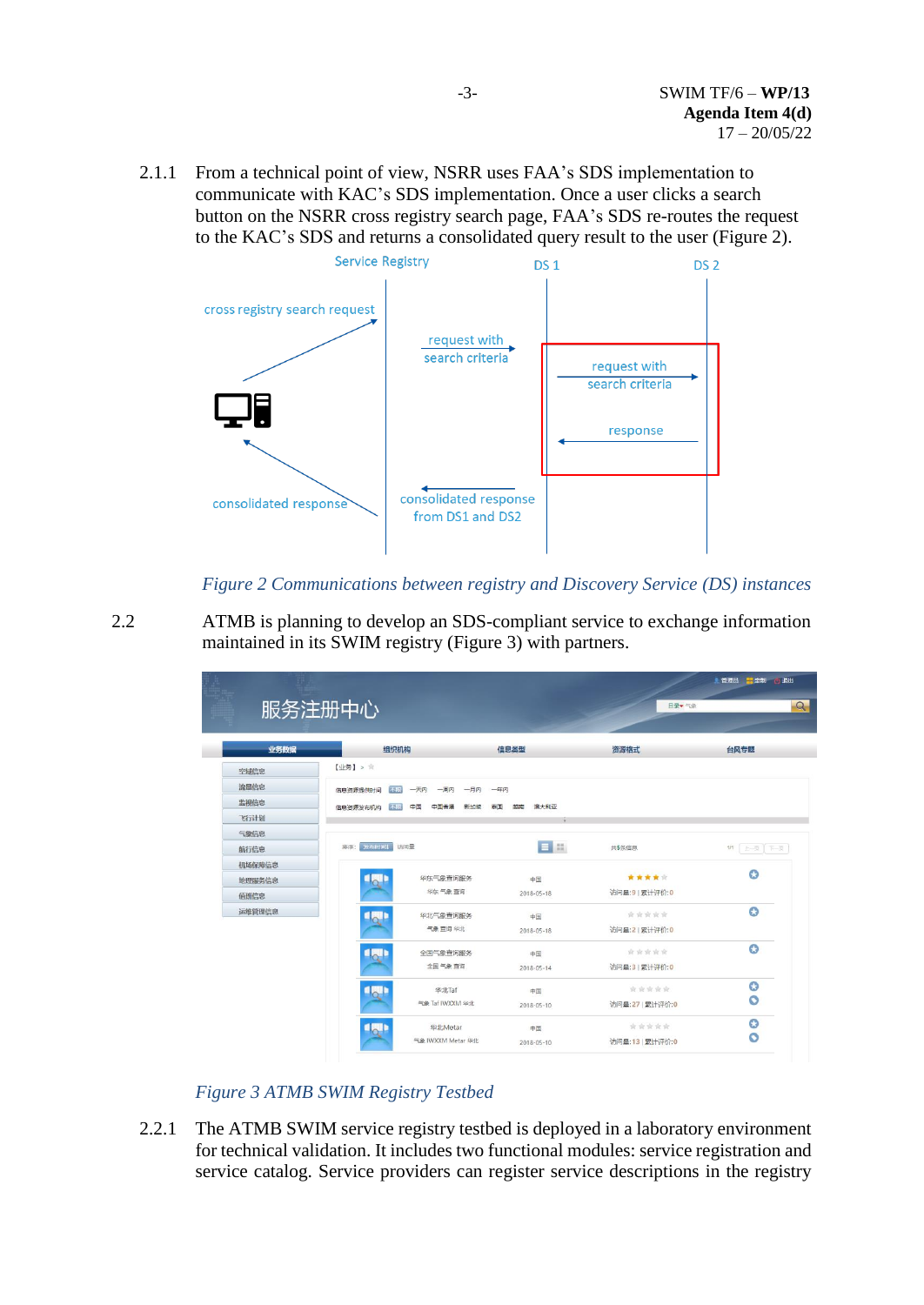center. The registered services are published in the service catalog after approval by the system administrator.

- 2.2.2 The ATMB registry is not currently deployed in an internationally interconnected network environment. ATMB plans to address the network connectivity issues and make changes to its service description data model to align with the SDS specification.
- 2.3 ENRI has developed a SWIM Test System that includes a SWIM Registry, as shown in Figure 4. The components in yellow are SWIM information services that support information utilization based on the standard information exchange models. The components in red are SWIM enabled applications that support ATM operation by using information services. The SWIM Registry includes internal and external functionalities. The main objective of the internal functionality is to support life-cycle information service management. The external functionality is intended to provide an access point for information service utilization to outside users.





- 2.3.1 A number of services are currently published in the ENRI registry. Their interfaces conform to standards such as AIXM 5.1, IWXXM 3.0, FIXM 4.2. They support both request/reply and publish/subscribe message exchange patterns (MEP).
- 2.3.2 ENRI plans to start development of SDS in a local environment and conduct a joint test with partners for system improvement. The service description model of the ENRI SWIM Registry is based on the Service Overview defined in the SWIM Manual (Doc 10039) that is a little different from the definition in SDS. To achieve interoperability, the common model should be considered at the regional or global level.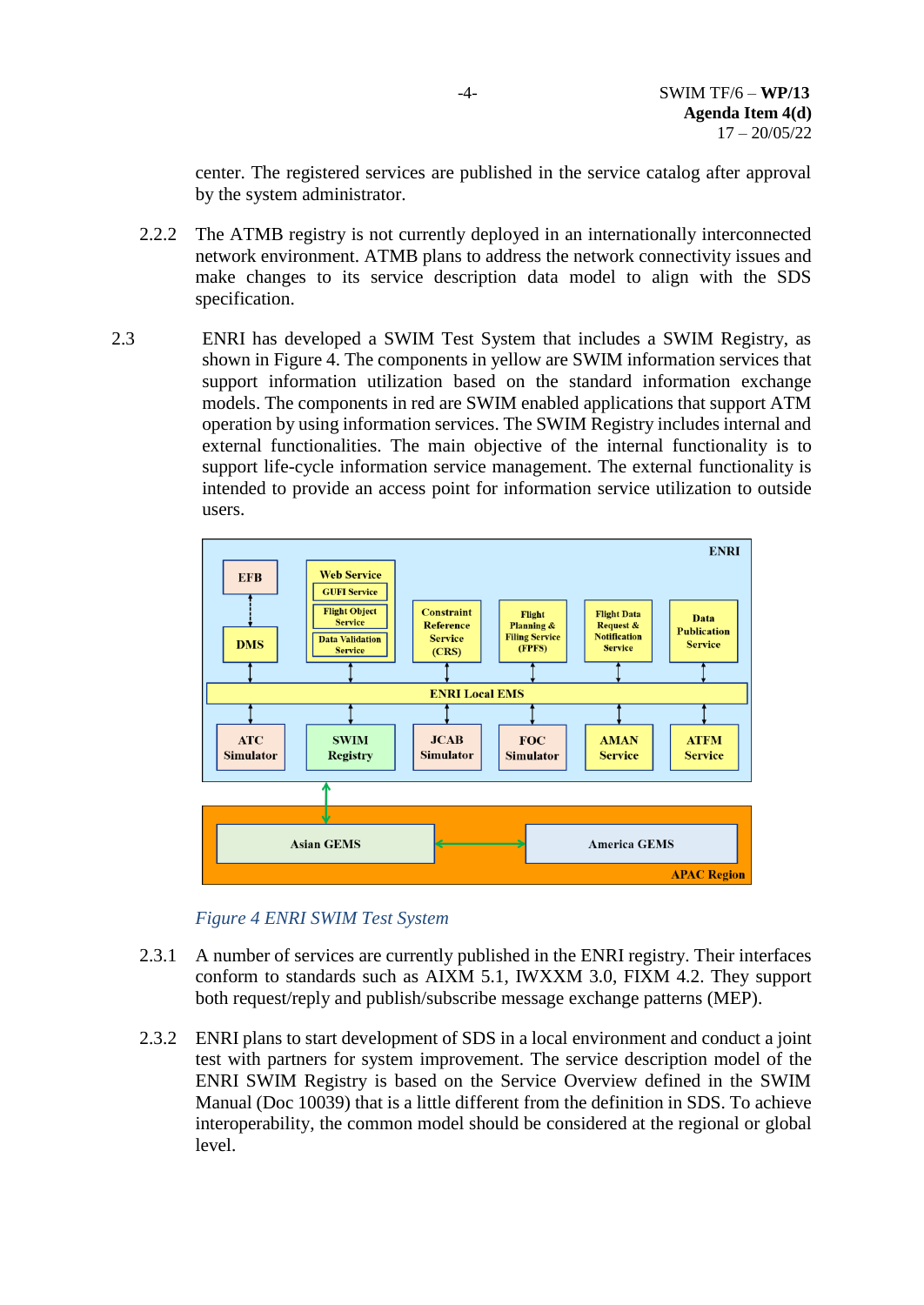- 2.3.3 ENRI is working with FAA to validate SDS schemas and has provided feedback via the SDS GitHub site .
	- 2.4 Following the SDS specification, KAC has developed a SWIM Metadata Exchange Service (SMXS) that exposes service metadata from KAC's SWIM registry. (See Figure 5)
- 2.4.1 KAC has worked closely with FAA to validate SDS schemas and specifications.

|                                             | M SDS Paper for TF/6 - carolium®g X Melcome To - KAC SWIM Regist: X + |       |                                                                                                                                                                                                                           |                               |                                                                   |                             | $\ddotsc$                          | $\sigma$      |
|---------------------------------------------|-----------------------------------------------------------------------|-------|---------------------------------------------------------------------------------------------------------------------------------------------------------------------------------------------------------------------------|-------------------------------|-------------------------------------------------------------------|-----------------------------|------------------------------------|---------------|
| $\mathcal{C}$<br>$\leftarrow$ $\rightarrow$ | A Not secure   112.172.247.116:8000/discovery-service                 |       |                                                                                                                                                                                                                           |                               |                                                                   |                             | $\beta$                            |               |
|                                             |                                                                       |       | Hi Apps * Bookmarks G Google G Google Dashboard U Imported From Fire. 9 The URI Zone Boa. [4] Calendar @ Mail curi@sem-co @ Welcome to the NA. [1] Senice Information. In v10.3.23 Unanet 10 "I World of Solitaire @ Logi |                               |                                                                   |                             |                                    | Other bookman |
|                                             | <b>SWIM Registry</b>                                                  |       |                                                                                                                                                                                                                           |                               | Discovery Service<br>Service                                      | About                       | $\mathfrak{S}$<br>EN               | Login         |
|                                             | <b>SWIM Discovery Service</b> @ > Discovery Service                   |       |                                                                                                                                                                                                                           |                               |                                                                   |                             |                                    |               |
|                                             |                                                                       |       | This page is working under SDS specification that enables service discovery among independently developed and autonomously managed discovery mechanisms (i.e., other registries)                                          |                               | Type to Search                                                    |                             |                                    |               |
|                                             | <b>SWIM Metadata</b><br>Exchange Service (SMXS)                       | 0.5.0 | This service is provided by the Korea Airports Corporation(KAC) to enable service<br>discovery that allows consumers to discover metadata of SWIM services                                                                | Korea Airports<br>Corporation | Sehwan Han<br>hsh91@airport.co.kr<br>Junior Research<br>Engineer  | <b>Get DiscoveryService</b> | Get Peers (other DSs) Get Services |               |
| $\overline{2}$                              | SWIM Metadata<br>Exchange Service (SMXS)                              | 1.0.0 | The SWIM Metadata Exchange Service (SMXS) is a service discovery capability that<br>allows consumers to find and retrieve information about SWIM services.                                                                | <b>FAA SWIM</b><br>Program    | Mark Kaplun<br>FAA SWIM Covernance<br>Lead<br>mark.kaplun@faa.gov | <b>Get DiscoveryService</b> | Get Peers (other DSs) Cet Services |               |
|                                             |                                                                       |       |                                                                                                                                                                                                                           |                               |                                                                   |                             |                                    |               |
|                                             |                                                                       |       |                                                                                                                                                                                                                           |                               |                                                                   |                             |                                    |               |
|                                             |                                                                       |       |                                                                                                                                                                                                                           |                               |                                                                   |                             |                                    |               |
|                                             |                                                                       |       |                                                                                                                                                                                                                           |                               |                                                                   |                             |                                    |               |
|                                             |                                                                       |       |                                                                                                                                                                                                                           |                               |                                                                   |                             |                                    |               |
|                                             | COPYRIGHT @ 2022 Korea Airports Corporation, All rights Reserved      |       |                                                                                                                                                                                                                           |                               |                                                                   |                             | Only for ROK SWIM R&D Purpose      |               |

## *Figure 5 KAC SWIM Registry*

- 2.5 Following the SDS specification, FAA has also developed a SWIM Metadata Exchange Service (SMXS) that exposes service metadata from NSRR to authorized partners. More information about FAA SMXS can be found at [https://nsrr.faa.gov/services/smxs/profile.](https://nsrr.faa.gov/services/smxs/profile)
	- 2.5.1 FAA has established a GitHub repository for collaborating on SDS-related issues and maintaining SDS artifacts under development or revision. Active issues related to SDS schemas and specifications are also tracked using GitHub.
	- 2.5.2 FAA has also worked with the Open Geospatial Consortium (OGC) to organize a workshop to solicit industry feedback on SDS. [\[3\]](#page-6-0)
	- 2.5.3 Based on feedback received from partners, results of bilateral testing with KAC and issues reported on GitHub, FAA has released a new version of the SDS schemas and published it on [discovery.swim.aero.](https://discovery.swim.aero/)
	- 2.5.4 In addition to the specification and schemas, relevant publications and information about current implementations is available on the website [discovery.swim.aero.](https://discovery.swim.aero/)

## **3. CONCLUSIONS AND THE NEXT STEP**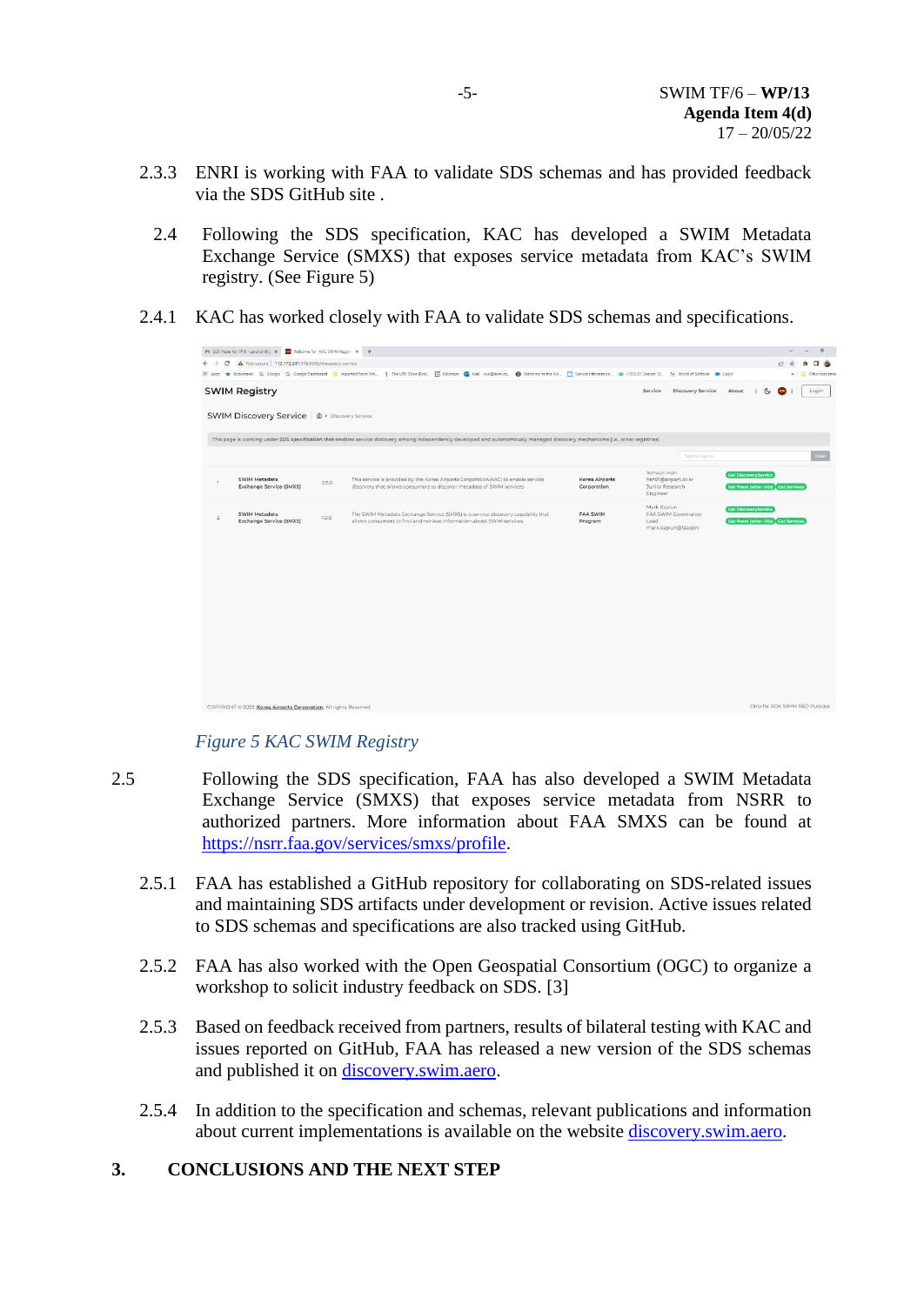- 3.1 The development of SDS will encourage the adoption of SWIM in the APAC region by allow SWIM services to be discovered and reused by aviation partners.
	- 3.1.1 By following a peer-to-peer discovery approach, SDS supports federated discovery. Consistent with the governance structure of APAC, this approach allows ANSP in the region to develop registries based on their mission needs while facilitating information exchange among them.
	- 3.1.2 SDS can serve as a case study for the service composition design pattern, as the network of interconnected SDS instances appears as a single integrated capability to a SWIM user. Based on a Service-Oriented Architecture (SOA), an objective of SWIM is to provide new services to aviation users through composition of existing capabilities.
	- 3.1.3 The SDS implementation experience provides valuable lessons learned to regional SWIM implementers, like making service specifications developer-friendly through the use of standards such as OpenAPI and JSON schema.
- 3.2 The partners will work together to enhance service discoverability in the region.
	- 3.2.1 The partners will consider SDS use cases for multi-party environments. For example, the use case of discovering previously unknown peers (multiple peers) was included in the specification and could be further explored.
	- 3.2.2 Support for advanced data filtering in SDS is also being considered. Other areas of interest include service authentication mechanisms, common format for service definition and more efficient control for queries.

## **4. ACTION BY THE MEETING**

- 4.1 The meeting is invited to:
	- a) note the information contained in this paper;
	- b) provide feedback on the SDS specification and implementation approaches;
	- c) encourage collaboration on SWIM service discovery; and
	- d) discuss any relevant matter as appropriate.

\_ \_ \_ \_ \_ \_ \_ \_ \_ \_ \_ \_ \_ \_

# **REFERENCES**

- <span id="page-5-0"></span>[1] FAA, SWIM Discovery Service (SDS) Implementation Specification, Version 1.0.0, <https://discovery.swim.aero/sds/1.0.0/SDS%20Specification%20v.1.0.0.pdf>
- <span id="page-5-1"></span>[2] FAA, KAC, "SWIM Discovery Service (SDS) Demonstration and Lessons Learned", APAC SWIM TF/5, August 2021,